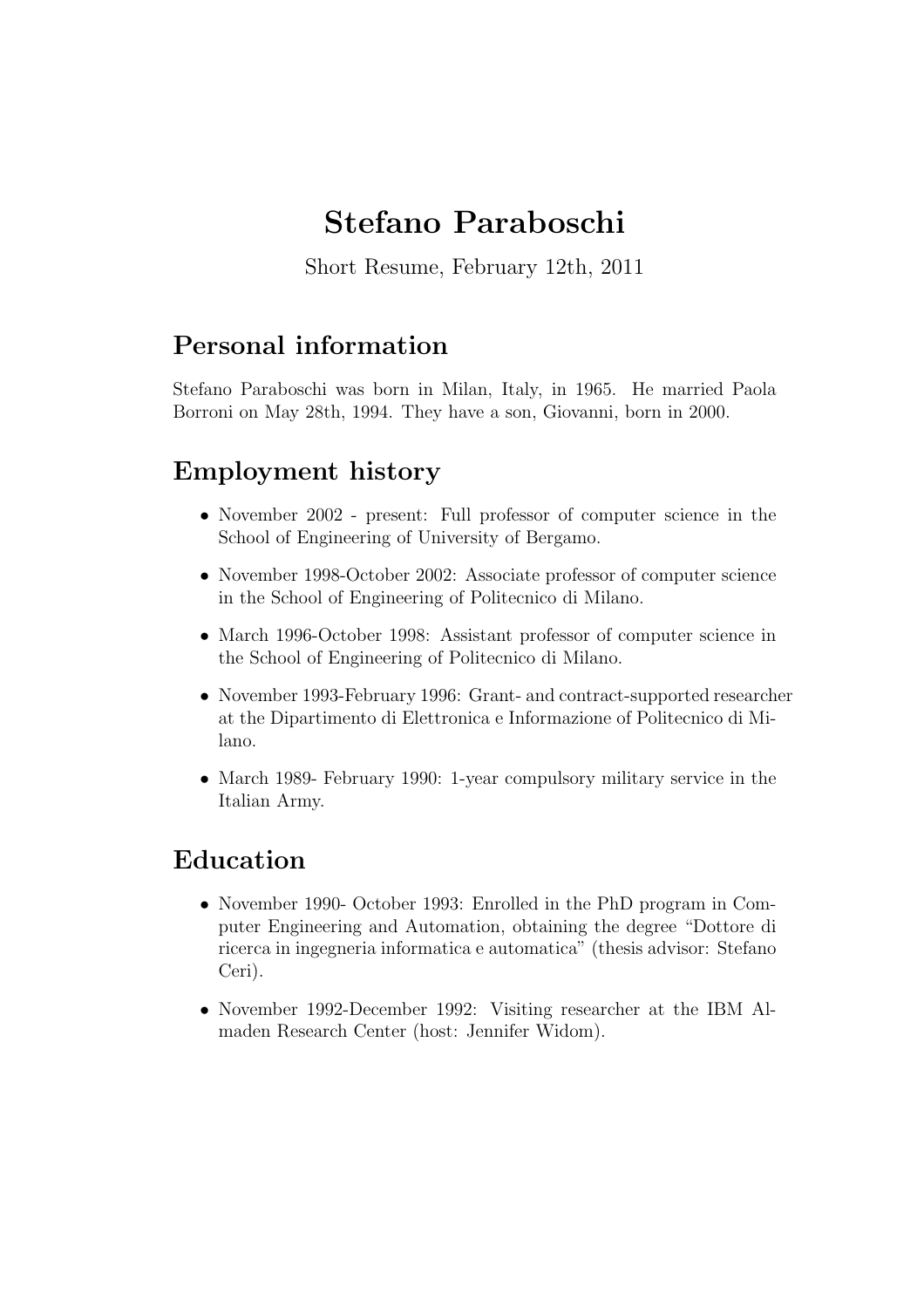- July 1992-December 1992: Visiting scholar at the Department of Computer Science of Stanford University (host: Hector Garcia Molina).
- 1984-1990: Enrolled in the Electronic Engineering program of Politecnico di Milano, in Milan. "Laurea in Ingegneria Elettronica" degree, cum laude, obtained in June 1990 (GPA: 29,9/30).
- 1980-1984: Enrolled at the "Liceo Classico Berchet" in Milan. "Maturità classica" degree obtained in 1984 (grade:  $60/60$ ).

### Research

The research of Stefano Paraboschi has focused on several areas in the computer science field. He worked in the database and information system area (specifically on active rules, view management, data warehouses, workflow management systems), Web technologies (data intensive Web sites, XML) and on information security (security for databases, XML, Web services, P2P networks, data outsourcing, privacy).

According to a query on http://www.arnetminer.net on February 12th 2011, his *h*-index is equal to 35, his works have obtained more than 5000 citations, he appears in position #790 in the overall ranking based on *h*-index and number of citations. He appears in the list of Top Italian Scientists at http://via-academy.org.

### Project coordination

### Italian projects

Stefano Paraboschi has participated in several Italian projects, mostly funded by the Italian Ministry of University and Research ("DataX" and "Interdata"). Since he moved to University of Bergamo, he has been leading yearly projects funded by the University on computer science topics.

He was the national scientific coordinator of a PRIN 2006 project "Basi di dati crittografate" (Encrypted databases), which had a 2-year duration  $(Feb. 07-Feb. 09)$  and saw the participation of three units: Università di Bergamo (lead: Stefano Paraboschi), Università di Milano (lead: Pierangela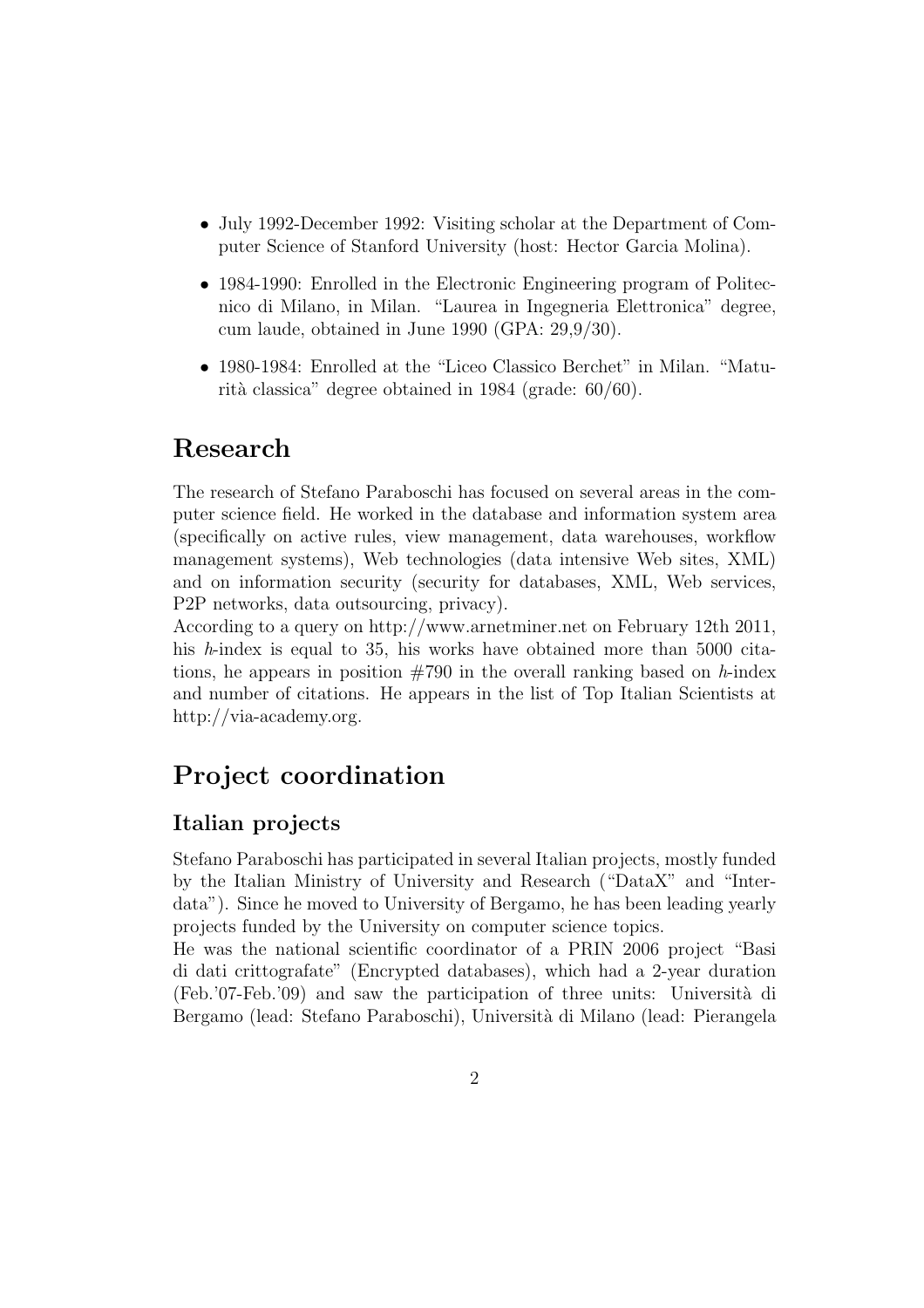Samarati), and Università di Salerno (lead: Alfredo De Santis). The overall budget of the project amounted to 250 KEuro (personnel costs of university employees were not included in the budget).

He is the national scientific coordinator of a PRIN 2008 project "PEPPER: Privacy and Protection of Personal Data", which has a 30-month duration (March  $'10$ -Sep. $'12$ ) and sees the participation of three units: Università di Bergamo (lead: Stefano Paraboschi), Università di Milano (lead: Pierangela Samarati), and Università di Salerno (lead: Carlo Blundo). The overall budget of the project amounts to 120 KEuro (excluding personnel costs of university employees).

#### European projects

Stefano Paraboschi has been a member of the research units of several European projects of past Framework Programmes: IDEA (1992-1997), W3I3 (1995-1999), WIDE(1998-2000).

Stefano Paraboschi leads the unit at Universit`a di Bergamo that participates in the PrimeLife Project (http://www.primelife.eu), an IST project funded within the 7th Framework Programme, 1st Call. The project aims to develop novel privacy management solutions. The project has received a 10.2 MEuro net funding by the European Commission. The project is coordinated by IBM (Zurich Research Lab) and sees the participation of 15 industrial and academic partners. The project started in 2008 and will end in June 2011. The net funding planned for University of Bergamo amounts to 549 KEuro. Stefano Paraboschi leads the unit at Universit`a di Bergamo that participates in the PoSecCo Project (http://www.posecco.eu), an IST project funded within the 7th Framework Programme, 5th Call. The project aims to develop novel solutions for the management of security policies. The project has received a 7 MEuro net funding by the European Commission. The project is coordinated by SAP Research and sees the participation of 11 industrial and academic partners. The project started in 2010 and has a planned 3-year duration. The net funding planned for University of Bergamo amounts to 628 KEuro.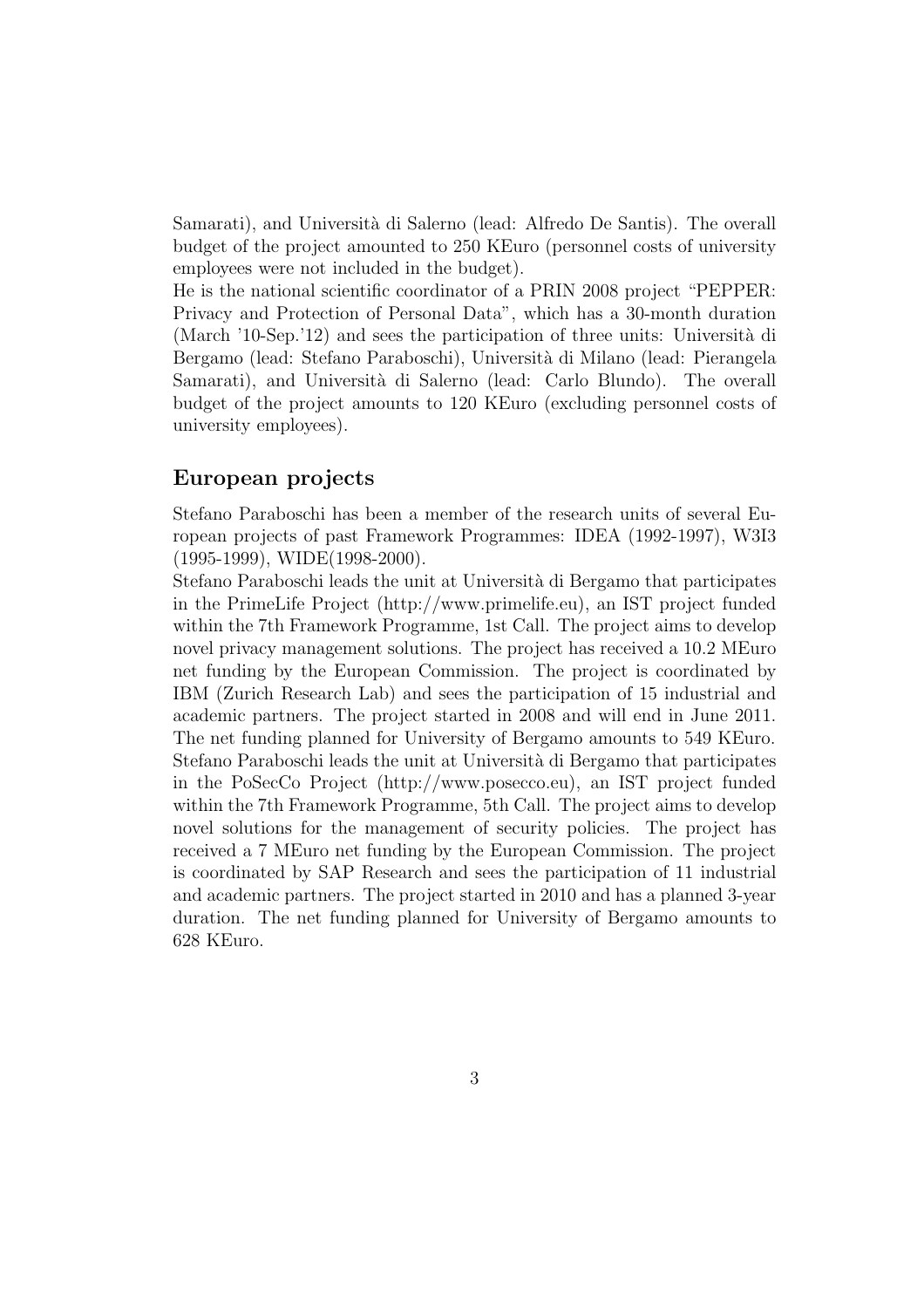### Stefano Paraboschi's publications

### Papers on international journals

### References

- [A1] S. Ceri, P. Fraternali, S. Paraboschi e L. Tanca, "Automatic Generation of Production Rules for Integrity Maintenance", *ACM Transactions on Database Systems*, Vol. 19, N. 3, September 1994, pp. 367–422.
- [A2] E. Baralis, S. Ceri e S. Paraboschi "Modularization Techniques for Active Rules Design", *ACM Transactions on Database Systems*, Vol. 21, N. 1, March 1996, pp. 1–29.
- [A3] F. Casati, S. Ceri, S. Paraboschi, G. Pozzi "Specification and Implementation of Exceptions in Workflow Management Systems", *ACM Transactions on Database Systems*, Vol. 24, Num. 3, pp. 405–451, September 1999.
- [A4] P. Fraternali e S. Paraboschi "Ordering and Selecting Production Rules for Constraint Maintenance: Complexity and Heuristic Solution", *IEEE Transactions on Knowledge and Data Engineering*, Vol. 9, Num. 1, pp. 173-178, January-February 1997.
- [A5] E. Baralis, S. Ceri e S. Paraboschi "Compile-time and Run-time Analysis of Active Behaviors", *IEEE Transactions on Knowledge and Data Engineering*, Vol. 10, Num. 3, pp. 353–370, June 1998.
- [A6] A. Bonifati, F. Cattaneo, S. Ceri, A. Fuggetta, S. Paraboschi "Designing Data Marts for Data Warehouses", *ACM Transactions on Software Engineering and Methodologies*, Vol. 10, Num. 4, pp. 452–483, October 2001.
- [A7] E. Damiani, S. De Capitani di Vimercati, S. Paraboschi, P. Samarati "A Fine-Grained Access Control System for XML Documents", *ACM Transactions on Information and System Security*, Vol. 5, Num. 2, pp. 169–202, May 2002.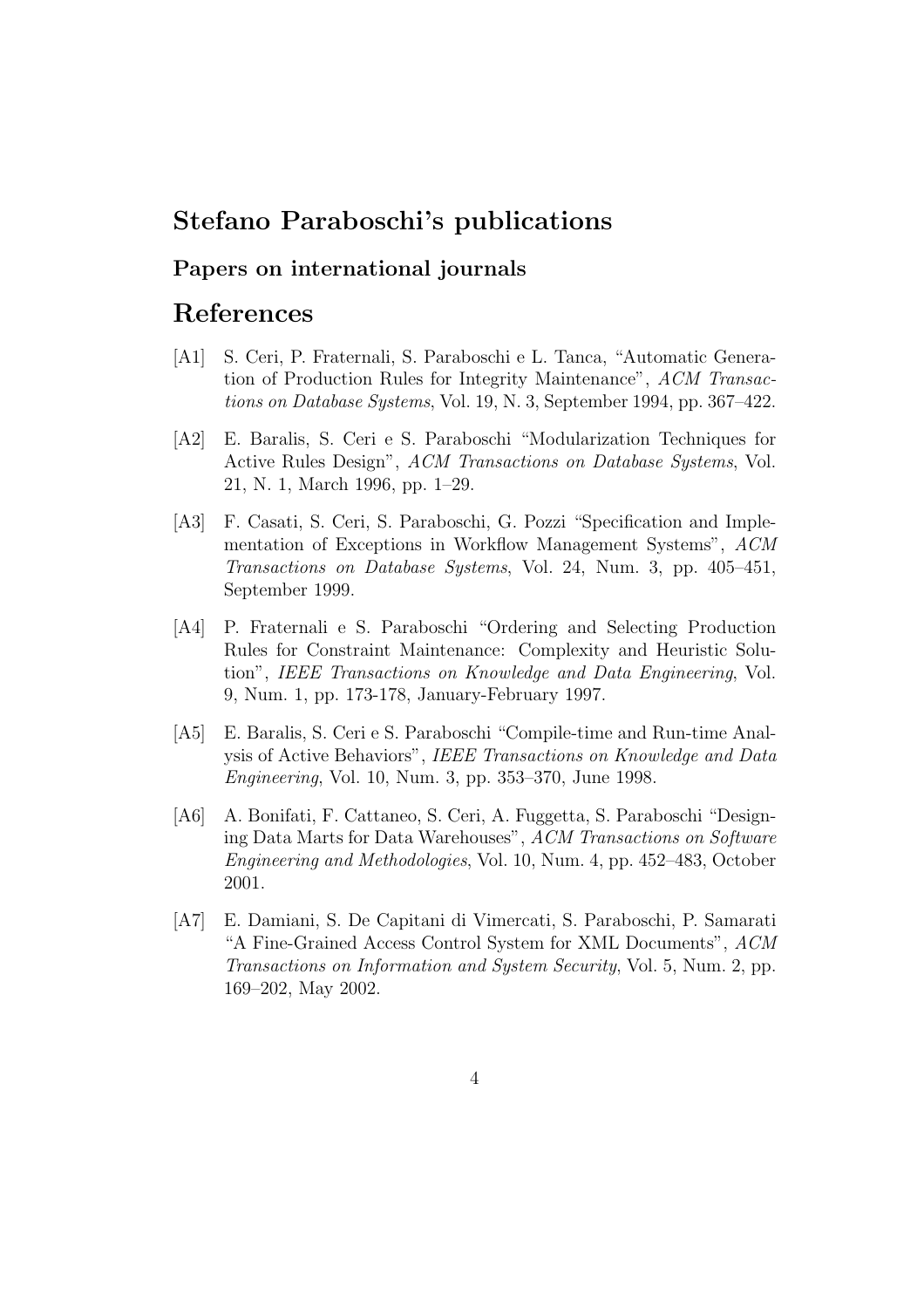- [A8] S. Ceri, C. Gennaro, S. Paraboschi, G. Serazzi "Efficient Scheduling of Detached Rules", *IEEE Transactions on Knowledge and Data Engineering*, Vol. 15, Num. 1, pp. 2–13, January 2003.
- [A9] E. Damiani, S. De Capitani di Vimercati, S. Paraboschi, P. Samarati "Managing and Sharing Servents' Reputations in P2P Systems", *IEEE Transactions on Knowledge and Data Engineering*, Vol. 15, Num. 4, pp. 840–854, July 2003.
- [A10] A. Ceselli, E. Damiani, S. De Capitani di Vimercati, S. Jajodia, S. Paraboschi, P. Samarati "Modeling and Assessing Inference Exposure in Encrypted Databases", in *ACM Transactions on Information and System Security*, Vol. 8, Num. 2, maggio 2005.
- [A11] S. De Capitani di Vimercati, S. Foresti, S. Jajodia, S. Paraboschi, P. Samarati, "Encryption Policies for Regulating Access to Outsourced Data", in *ACM Transactions on Database Systems (TODS)*, April, 2010.
- [A12] V. Ciriani, S. De Capitani di Vimercati, S. Foresti, S. Jajodia, S. Paraboschi, P. Samarati "Combining Fragmentation and Encryption to Protect Privacy in Data Storage", in *ACM Transactions on Information and System Security*, July 2010.
- [A13] C. Ardagna, S. De Capitani di Vimercati, S. Paraboschi, E. Pedrini, P. Samarati, M. Verdicchio, "Expressive and Deployable Access Control in Open Web Service Applications", in *IEEE Transactions on Service Computing (TSC)*, 2011 (to appear).
- [A14] E. Baralis, S. Ceri, P. Fraternali e S. Paraboschi "Support Environment for Active Rule Design", *Journal of Intelligent Information Systems*, Kluwer, Vol. 7, Num. 2, pagine 129–149, 1996.
- [A15] E. Baralis, S. Ceri e S. Paraboschi "Debugging and Run-time Monitoring of Active Rules", *Journal on Systems Integration*, Vol. 7, Numm. 3/4, pp. 327–347, 1997.
- [A16] S. Ceri, P. Fraternali, S. Gevinti, S. Paraboschi "Building a Database Design Laboratory on the Internet". *IEEE Internet Computing*, Vol. 2, Num. 5, pp. 41–48, September/October 1998.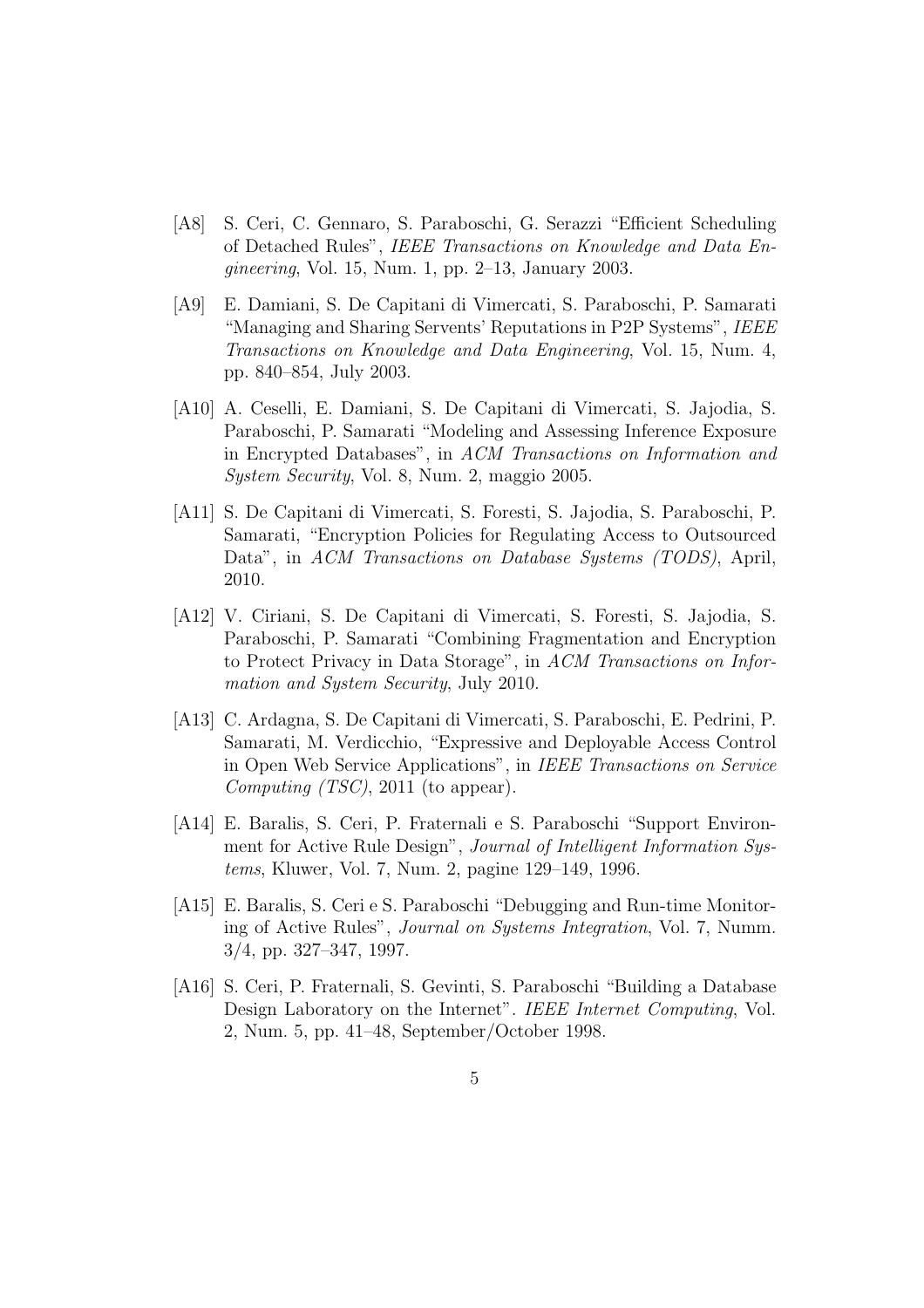- [A17] S. Ceri, S. Comai, E. Damiani, P. Fraternali, S. Paraboschi, L. Tanca "XML-GL: A Graphical Language for Querying and Restructuring XML Documents", *Computer Networks* (numero speciale dedicato alla conferenza WWW8), Vol. 31, Numm. 11-16, pp. 1171–1187, May 1999.
- [A18] E. Damiani, S. De Capitani di Vimercati, S. Paraboschi, P. Samarati "Design and implementation of an access control processor for XML documents", *Computer Networks* (numero speciale dedicato alla conferenza WWW9), Vol. 33, Numm. 1-6, pp. 59–75, May 2000.
- [A19] A. Bonifati, S. Ceri, S. Paraboschi "Active Rules for XML: A New Paradigm for E-services", *VLDB Journal*, Vol. 10, Num. 1, pp. 39–47, 2001.
- [A20] E. Damiani, S. De Capitani di Vimercati, S. Paraboschi, P. Samarati "Controlling Access to XML Documents", *IEEE Internet Computing*, Vol. 5, Num. 6, pp. 18–28, November/December 2001.
- [A21] E. Damiani, S. De Capitani di Vimercati, S. Paraboschi, P. Samarati "Securing SOAP E-services", *International Journal of Information Security*, Vol. 1, Num. 2, pp. 100–115, February 2002.
- [A22] A. Bonifati, S. Ceri, S. Paraboschi "Pushing Reactive Services to XML Repositories using Active Rules", *Computer Networks*, Vol. 39, Num. 5, pp. 645–660, 2002.
- [A23] E. Damiani, S. De Capitani di Vimercati, S. Paraboschi, P. Samarati "XML Access Control Systems: A Component-Based Approach", revised version of [C27], in *Informatica*, Vol. 26, Num. 2, 2002.
- [A24] S. De Capitani di Vimercati, S. Paraboschi, P. Samarati "Access control: Principles and Solutions", *Software – Practice and Experience*, Vol. 33, Num. 5, pp. 397–421, April 2003.
- [A25] A. Bonifati, S. Ceri, S. Paraboschi "Event Trace Independence of Active Behavior", in *Information Processing Letters*, Vol. 94, n. 2, pp. 71–77, January 2005.
- [A26] R. Aringhieri, E. Damiani, S. De Capitani di Vimercati, S. Paraboschi, P. Samarati "Fuzzy Techniques for trust and reputation Management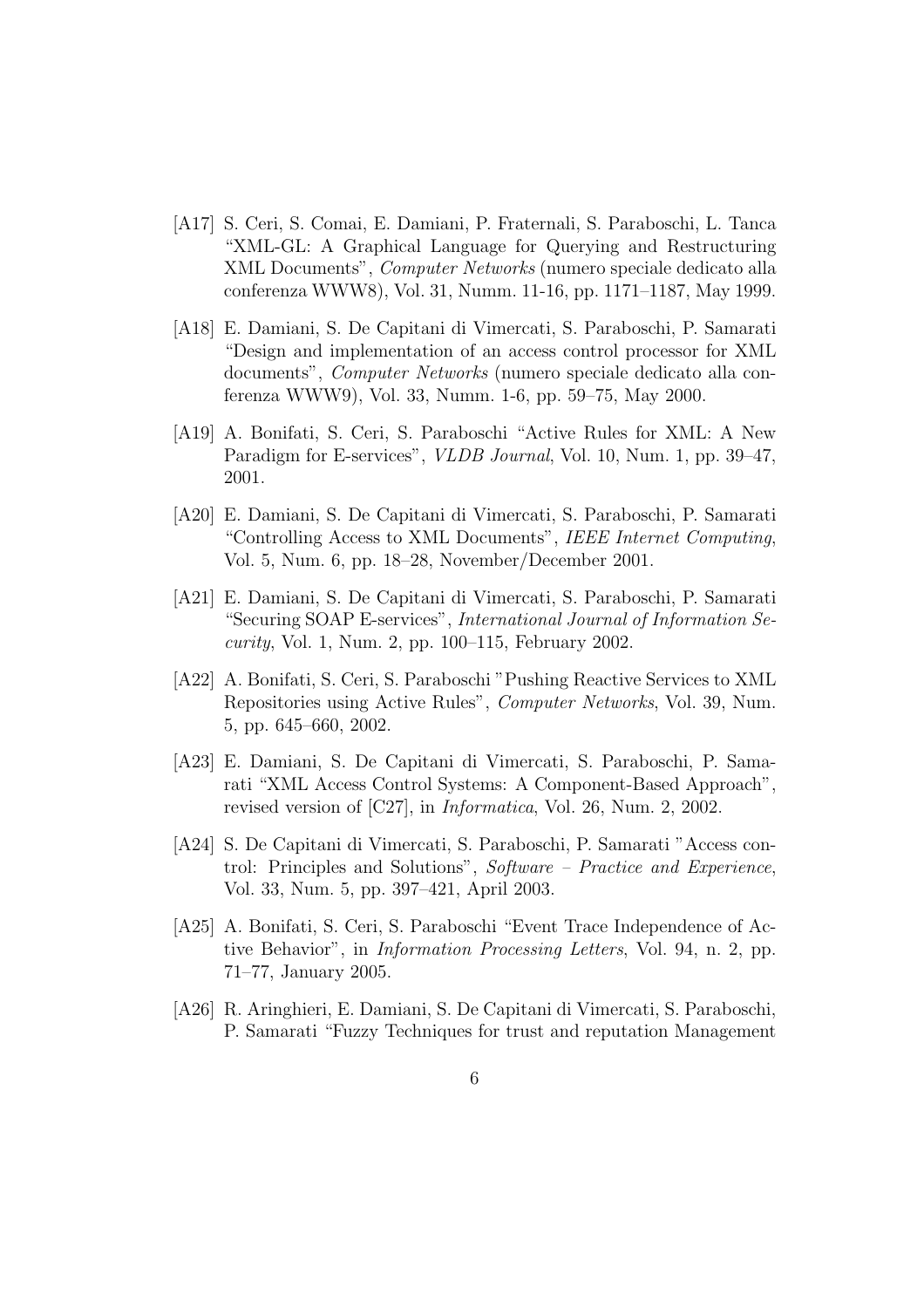in Anonymous Peer-to-Peer Systems", in *Journal of the American Society for Information Science and Technology*, Vol. 57, n. 4, pp. 528– 537, February 2006.

- [A27] C. Blundo, S. Cimato, S. De Capitani di Vimercati, A. De Santis, S. Foresti, S. Paraboschi, and P. Samarati, "Managing Key Hierarchies for Access Control Enforcement: Heuristic Approaches", in *Computers & Security*, July 2010.
- [A28] S. De Capitani di Vimercati, S. Foresti, S. Jajodia, S. Paraboschi, and P. Samarati, "Fragments and Loose Associations: Respecting Privacy in Data Publishing", in *Proc. of the VLDB Endowment*, September, 2010.
- [A29] S. De Capitani di Vimercati, S. Foresti, S. Jajodia, S. Paraboschi, and P. Samarati, "Authorization Enforcement in Distributed Query Evaluation", in *Journal of Computer Security*, 2011 (to appear).
- [A30] V. Ciriani, S. De Capitani di Vimercati, S. Foresti, S. Jajodia, S. Paraboschi, and P. Samarati, "Selective Data Outsourcing for Enforcing Privacy", in *Journal of Computer Security*, 2011 (to appear).

#### Book chapters, editorships, and bulletins

- [B1] S. Ceri, P. Fraternali, S. Paraboschi e L. Tanca "Active Rule Management in Chimera", chapter 6 of the book "Active Database Systems: Triggers and Rules for Advanced Database Processing", J. Widom, S. Ceri, editors, pp. 151–176, August 1995, Morgan Kaufmann, San Mateo, California.
- [B2] P. Fraternali e S. Paraboschi "Chimera: A Language for Designing Rule Applications", in "Active Rules for Databases", pp. 309–322, Norman Paton editor, Springer Verlag, London, 1999.
- [B3] F. Casati, S. Ceri, S. Paraboschi e G. Pozzi "Active Rule Support", Chapter 7 in the book "Database Support for Workflow Management", editors P. Grefen, B. Pernici, G. Sanchez, Kluwer, pp. 141-168, 1999.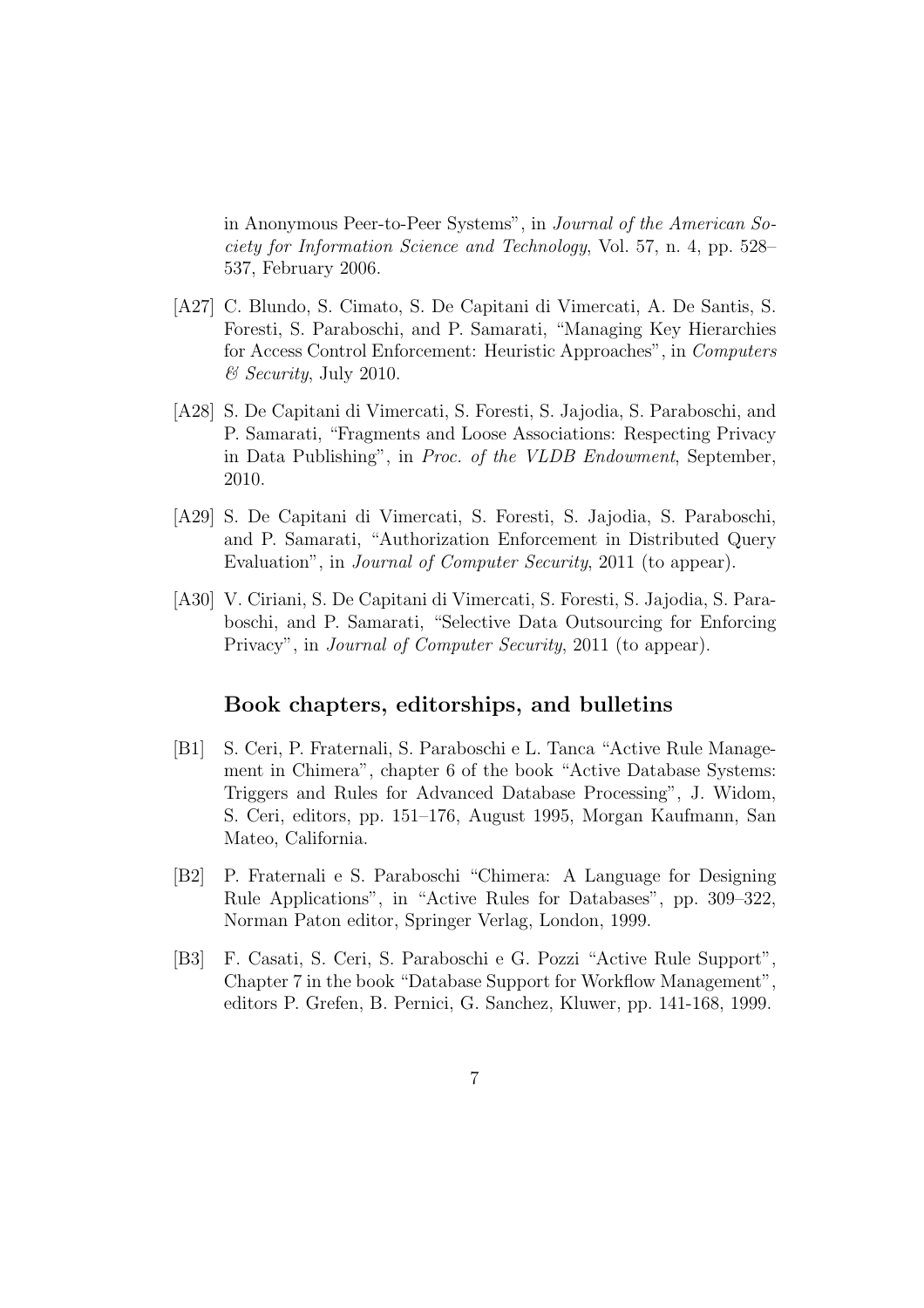- [B4] S. Paraboschi, G. Sindoni, E. Baralis, E. Teniente "Materialized Views in Multidimensional Databases", Chapter 8 in *Multidimensional Databases*, Idea Group, pp. 222–251, 2003.
- [B5] A. Bonifati, S. Paraboschi "Active XQuery", capitolo di *Web Dynamics*, editors M. Levene, A. Poulovassilis, Springer, 2004.
- [B6] S. De Capitani di Vimercati, S. Paraboschi, P. Samarati "Access control", chapter in *Handbook of Information Security*, edited by H. Bidgoli, John Wiley, February 2006.
- [B7] S. De Capitani di Vimercati, S. Foresti, S. Paraboschi, and P. Samarati, "Privacy of Outsourced Data", in *Digital Privacy: Theory, Technologies and Practices*, A. Acquisti, S. Gritzalis, C. Lambrinoudakis, and S. De Capitani di Vimercati (eds.), Auerbach Publications (Taylor and Francis Group), 2007.
- [B8] S. De Capitani di Vimercati, S. Foresti, S. Paraboschi, and P. Samarati, "Access Control", in *The Handbook of Computer Networks*, H. Bidgoli (ed.), Wiley, 2008.
- [B9] S. De Capitani di Vimercati, S. Foresti, S. Paraboschi, and P. Samarati, "Access Control Models for XML", in *Handbook of Database Security: Applications and Trends*, M. Gertz, and S. Jajodia (eds.), Springer-Verlag, 2008.
- [B10] A. Campi, S. Paraboschi, "Administrative Policies for SQL", chapter in the 2nd Encyclopedia on Cryptography and Security, Springer, 2011 (to appear).
- [B11] E. Al Shaer, S. Paraboschi (editors), "Proceedings of the 8th Workshop on Privacy in the Electronic Society (WPES'09)", ACM, Chicago, November 2009.
- [B12] S. Ceri, P. Fraternali, S. Paraboschi e L. Tanca "Constraint Enforcement through Production Rules: Putting Active Databases to Work", IEEE Data Engineering, December 1992, Vol. 15, N. 1-4, pp. 10-14.
- [B13] S. Ceri, P. Fraternali e S. Paraboschi "Constraint Management in Chimera", IEEE Data Engineering, June 1994, Vol. 17, N. 2, pp. 4-8.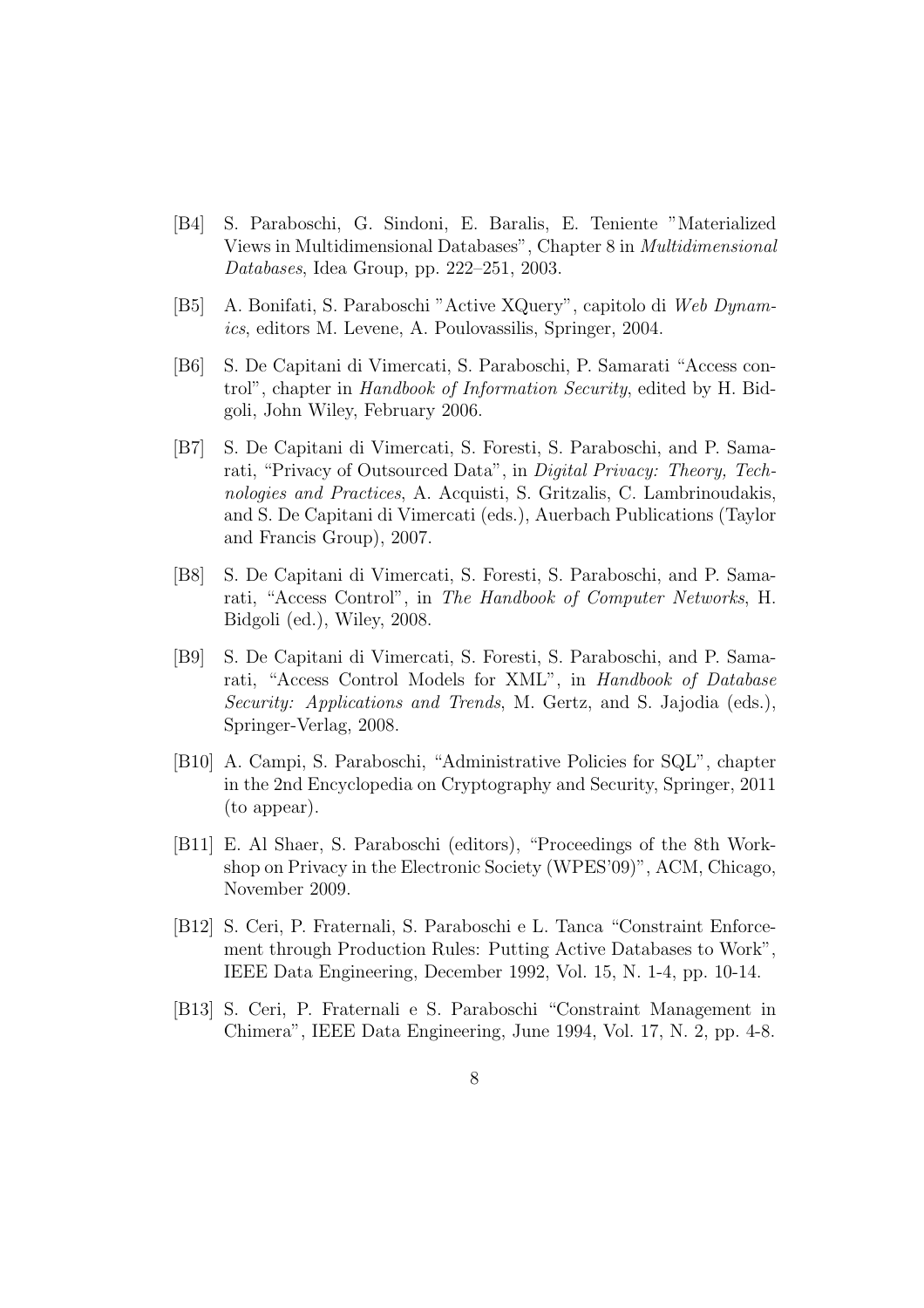[B14] S. Ceri, P. Fraternali, S. Paraboschi "Design Principles for Data-Intensive Web Sites", ACM SIGMOD Record, Vol. 28, Num. 1, pp. 84–89, March 1999.

#### Papers in proceedings of international conferences

- [C1] S. Ceri, P. Fraternali, S. Paraboschi e L. Tanca "Integrity Maintenance Systems: an Architecture", Proc. 3th International Workshop on the Deductive Approach to Information Systems and Databases, September 1992, Rosas, Spagna, pp. 327–343.
- [C2] P. Fraternali, S. Paraboschi e L. Tanca "Automatic rule generation for the correction of constraint violations in active databases", Proc. 4th Int. Workshop on Foundations of Models and Languages for Data and Objects, Volkse, Germany, October 1992, Springer-Verlag, pp. 153-173.
- [C3] S. Ceri, P. Fraternali, S. Paraboschi e L. Tanca "An architecture for integrity constraint maintenance in active databases", Proc. 2nd Int. Computer Science Conference -ICSC '92- Data and Knowledge Engineering: theory and applications, Hong Kong, December 1992, pp. 238-244.
- [C4] F. Cacace, S. Ceri, S. Crespi Reghizzi, P. Fraternali, S. Paraboschi e L. Tanca "The Logres prototype", Proc. ACM SIGMOD 93, Washington D.C., May 1993, pp. 550-551.
- [C5] F. Cacace, S. Ceri, P. Fraternali, S. Paraboschi e L. Tanca "An Overview of the Logres System", Proc. Workshop on Combining Declarative and Object-Oriented Databases, Washington D.C., May 1993, pp. 31-43.
- [C6] P. Fraternali e S. Paraboschi "A Review of Compensating Techniques for Integrity Maintenance", Proc. 1st International Workshop on Rules in Database Systems, Edimburgo, 30 agosto 1993, Workshops in Computing, Springer-Verlag, pp. 333-346.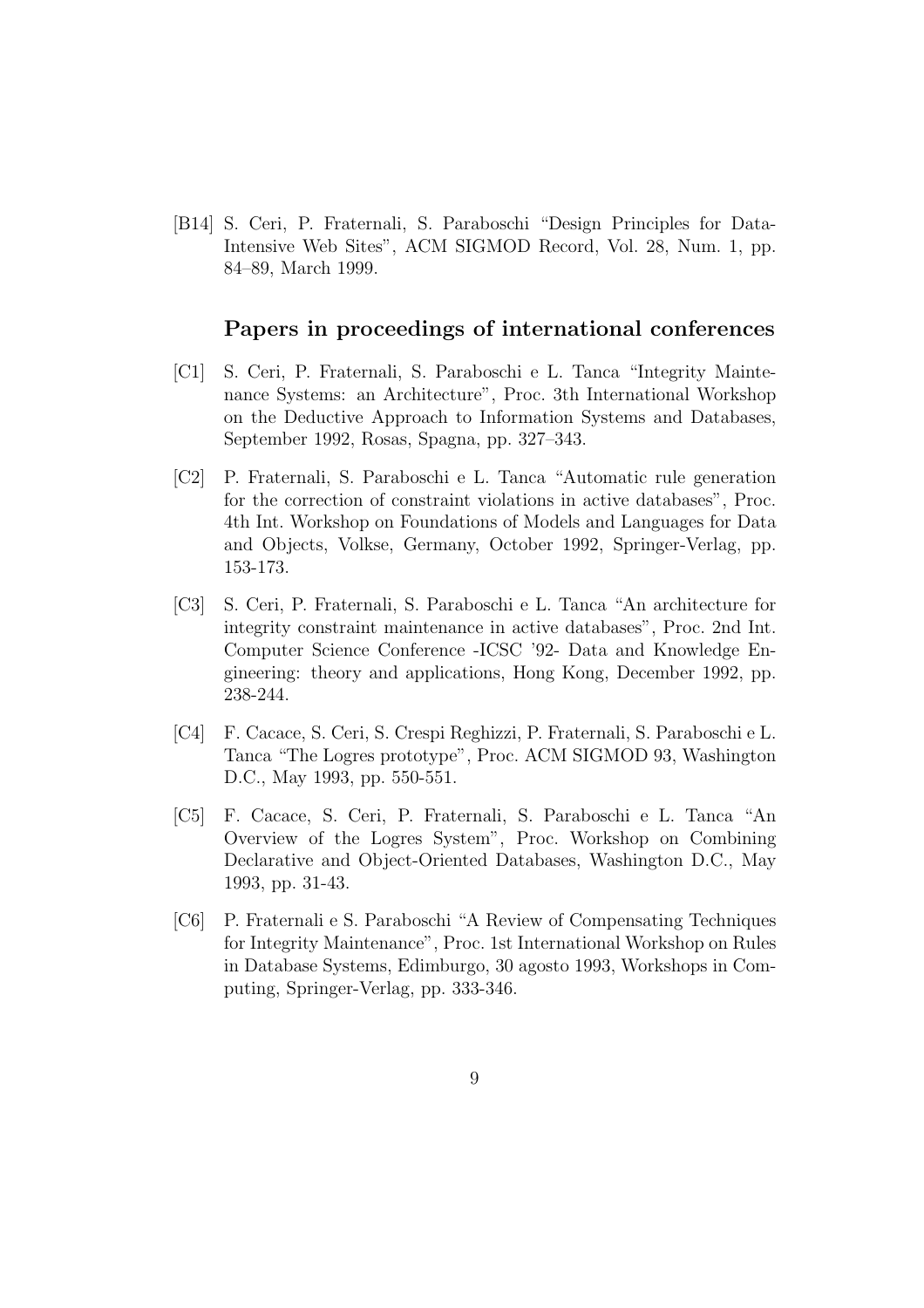- [C7] E. Baralis, S. Ceri, G. Monteleone e S. Paraboschi "An Intelligent Database System Application: the Design of EMS", Proc. ADB '94 - International Conference on Applications of Databases, pubblicato nella serie Lecture Notes on Computer Science, Springer Verlag, n. 819, June 1994, Vadstena, Svezia, pp. 172-189
- [C8] S. Ceri, P. Fraternali, S. Paraboschi e J. Widom "Active Database Systems", Proc. del PUC-Rio DB Workshop on New Database Research Challenges, Rio de Janeiro, September 1994, pp. 35-56
- [C9] E. Baralis, S. Ceri e S. Paraboschi "Declarative Specification of Constraint Maintenance", Proc. of the 13th International Conference on the Entity-Relationship Approach, ER'94, Lecture Notes on Computer Science, Springer Verlag, n. 881, Manchester, UK, December 1994, pp. 205–222.
- [C10] S. Ceri, P. Fraternali, S. Paraboschi e G. Psaila "The Algres Testbed of Chimera: An Active Object-Oriented Database System", Proc. of ACM SIGMOD 1995, San Jose, California, May 1995, p. 473.
- [C11] E. Baralis, S. Ceri e S. Paraboschi "Improved Rule Analysis by means of Triggering and Activation Graphs", Proc. of the Second Int. Workshop on Rules in Database Systems, Lecture Notes on Computer Science, Springer Verlag, n. 985, Atene, Grecia, September 1995, pp. 165–181.
- [C12] E. Baralis, S. Ceri e S. Paraboschi "Run-time Detection of Non-Terminating Active Rule Systems", Proc. of Int. Conf. on Deductive and Object-Oriented Databases - DOOD'95, Lecture Notes on Computer Science, Springer Verlag, n. 1013, Singapore, December 1995, pp. 38–54.
- [C13] S. Ceri, E. Baralis, P. Fraternali, S. Paraboschi "Designing Active Rule Applications: Issues and Approaches" Proc. of Int. Conf. on Deductive and Object-Oriented Databases - DOOD'95, Lecture Notes on Computer Science, Springer Verlag, n. 1013, Singapore, December 1995, pp. 1–18.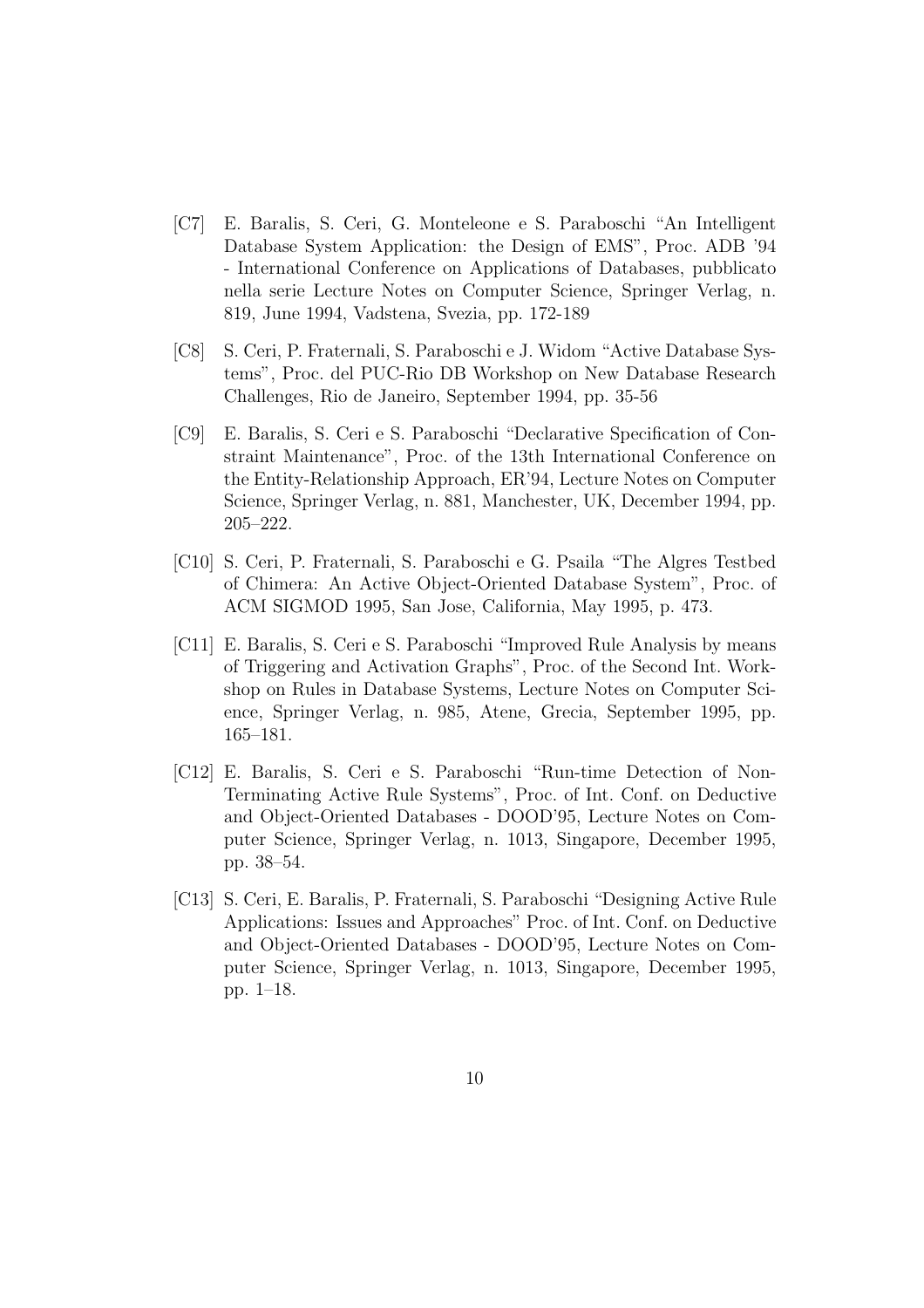- [C14] E. Baralis, S. Ceri e S. Paraboschi "ARACHNE: A Tool for the Analysis of Active Rules", Proc. of Second Int. Conf. on Applications of Databases – ADB'95, Santa Clara, California, December 1995, pp. 68–81.
- [C15] E. Baralis, S. Ceri, S. Paraboschi "Conservative Timestamp Revisited for Materialized View Maintenance in a Data Warehouse", Workshop on Materialized Views, Montreal, June 1996, pp. 1–9.
- [C16] S. Ceri, P. Fraternali, S. Paraboschi "The IDEA Tool Set". Proc. of the 1997 IEEE Conf. on Data Engineering (ICDE 1997), pp. 579, Birmingham, UK, 1997.
- [C17] E. Baralis, S. Paraboschi, E. Teniente "Materialized Views Selection in a Multidimensional Database", Proc. of 1997 Very Large Data Base Conf., Athens, Greece, pp. 156–165, 1997.
- [C18] S. Ceri, P. Fraternali, S. Paraboschi, G. Psaila "Sharing Software Tools on the WEB: The IDEA Web Lab", Proc. of the 5th Int. Conf. on Deductive and Object Oriented Databases (DOOD 1997), pp. 4–19, Montreux, December 1997.
- [C19] S. Ceri, P. Fraternali, S. Paraboschi "The IDEA Web Lab", Proc. of the 1998 ACM SIGMOD Conference, pp. 587–589, Seattle, June 1998.
- [C20] S. Ceri, S. Comai, E. Damiani, P. Fraternali, S. Paraboschi, L. Tanca "XML-GL: A Graphical Language for Querying and Reshaping XML Documents", Proc. del Workshop QL'98, (accessibili dal sito http://www.w3.org), Boston, December 1998.
- [C21] S. Ceri, S. Comai, E. Damiani, P. Fraternali, S. Paraboschi, L. Tanca "XML-GL: A Graphical Language for Querying and Restructuring XML Documents", Proc. WWW8, appeared also as [A17], Toronto, May 1999.
- [C22] S. Ceri, P. Fraternali, A. Maurino, S. Paraboschi "One-to-One Personalization of Data-Intensive Web Sites", Proc. of the Workshop on the Web and Databases (WebDB '99), Philadelphia, pp. 1-6, June 1999.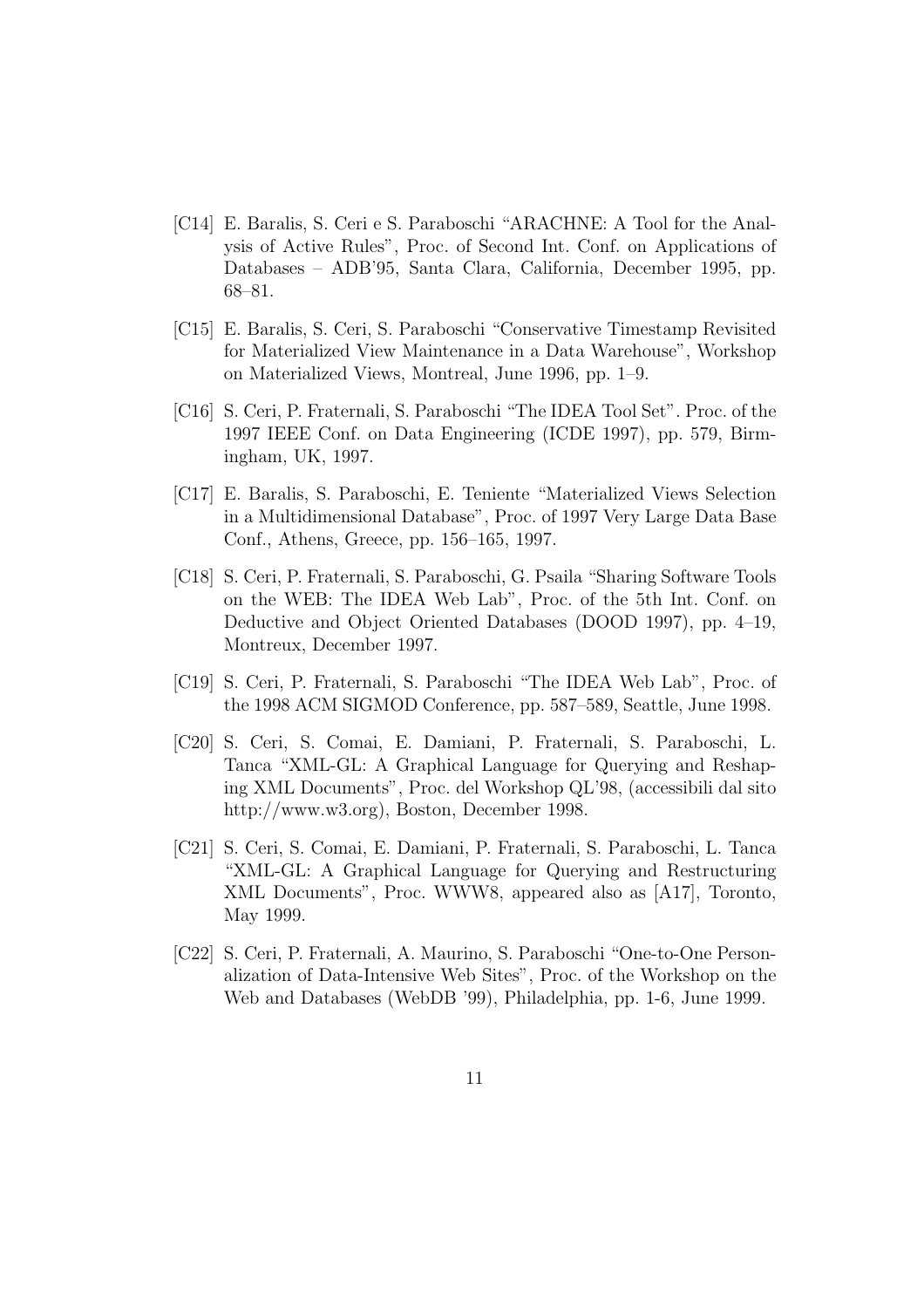- [C23] S. Ceri, P. Fraternali, S. Paraboschi "Data-Driven, One-To-One Web Site Generation for Data-Intensive Applications", Proc. of 1999 Very Large Data Base Conf., Edinburgh, pp. 615–626, September 1999.
- [C24] S. Ceri, P. Fraternali, S. Paraboschi "XML: Current Developments and Future Challenges for the Database Community", Proc. of the 2000 Conf. on Extending Data Base Technology, Konstanz, pp. 3–17, March 2000.
- [C25] E. Damiani, S. De Capitani di Vimercati, S. Paraboschi, P. Samarati "Securing XML Documents", Proc. of the 2000 Conf. on Extending Data Base Technology, Konstanz, pp. 121–135, March 2000.
- [C26] E. Damiani, S. De Capitani di Vimercati, S. Paraboschi, P. Samarati "Design and implementation of an access control processor for XML documents", Proc. WWW9, appeared also as [A18], Amsterdam, May 2000.
- [C27] E. Damiani, S. De Capitani di Vimercati, S. Paraboschi, P. Samarati "XML Access Control Systems: A Component-Based Approach", IFIP WG 11.3 Working Conf. on Database Security, Schoorl, August 2000.
- [C28] E. Damiani, S. De Capitani di Vimercati, S. Paraboschi, P. Samarati "Regulating Access to Semi-structured Information on the Web", Proc. IFIP-TC11 Int. Conf. on Information Security, Pechino, August 2000.
- [C29] A. Bonifati, S. Ceri, S. Paraboschi "Active Rules for XML: A New Paradigm for E-services", Proc. Workshop on Technologies for E-Services (TES 2000) (preliminary version of [A19]), Cairo, September 2000.
- [C30] E. Damiani, S. De Capitani di Vimercati, S. Paraboschi, P. Samarati "Fine grained access control for SOAP e-services", Proc. WWW10, Hong Kong, pp. 504–513, May 2001 (preliminary version of [A21]).
- [C31] A. Bonifati, S. Ceri, S. Paraboschi "Pushing Reactive Services to XML Repositories using Active Rules", Proc. WWW10, Hong Kong, pp. 633–641, May 2001.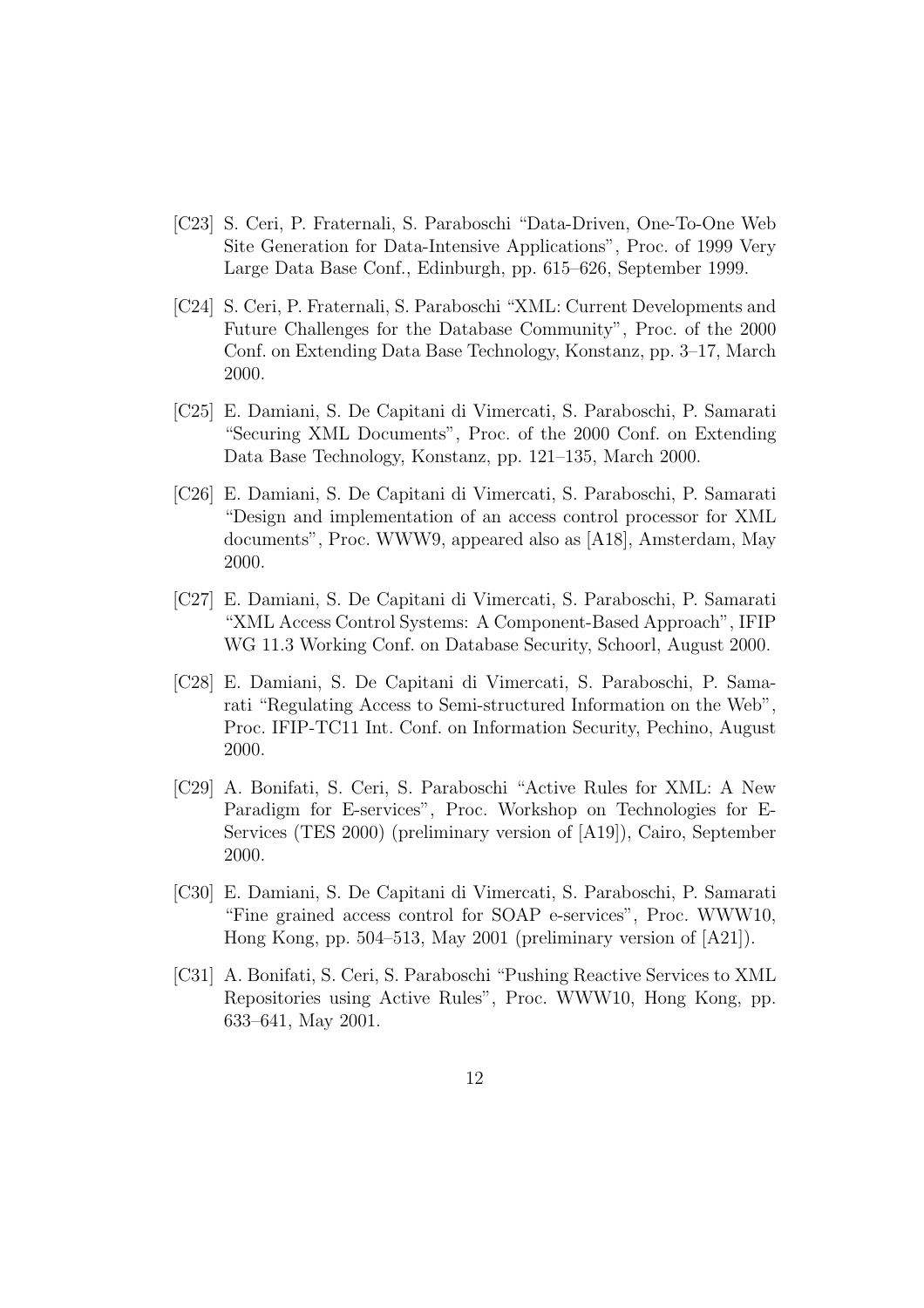- [C32] F. Cornelli, E. Damiani, S. De Capitani di Vimercati, S. Paraboschi, P. Samarati, "Choosing Reputable Servents in a P2P Network," in Proc. of the Eleventh International World Wide Web Conference, Honolulu, Hawaii, May 7-11, 2002.
- [C33] F. Cornelli, E. Damiani, S. De Capitani di Vimercati, S. Paraboschi, P. Samarati, "Implementing a Reputation-Aware Gnutella Servent," in Proc. of the International Workshop on Peer-to-Peer Computing, Pisa, Italy, May 24, 2002.
- [C34] E. Damiani, S. De Capitani di Vimercati, S. Paraboschi, P. Samarati, F. Violante, "A Reputation-based Approach for Choosing Reliable Resources in Peer-to-Peer Networks," in Proc. of the 9th ACM Conference on Computer and Communications Security, Washington, DC, USA, November 17-21, 2002.
- [C35] E. Damiani, S. De Capitani di Vimercati, S. Jajpdia, S. Paraboschi, P. Samarati, "Implementation of a Storage Mechanism for Untrusted DBMSs," in Proc. of the Second International IEEE Security in Storage Workshop, Washington, DC, USA, October 31, 2003
- [C36] E. Damiani, S. De Capitani di Vimercati, S. Jajodia, S. Paraboschi, P. Samarati, "Balancing Confidentiality and Efficiency in Untrusted Relational DBMSs" in Proc. of the 10th ACM Conference on Computer and Communications Security, Washington, DC, USA, October 27-31, 2003.
- [C37] E. Damiani, S. De Capitani di Vimercati, S. Paraboschi, P. Samarati "Spam Attaccks: P2P to the Rescue", Poster Track of WWW2004, New York, USA, May 2004.
- [C38] E. Damiani, S. De Capitani di Vimercati, S. Paraboschi, P. Samarati "Computing Range Queries on Obfuscated Data", Conf. on Information Processing and Management of Information in Knowledge Bases (IPMU), Perugia, July 2004.
- [C39] S. Chhabra, E. Damiani, S. De Capitani di Vimercati, S. Paraboschi, P. Samarati "Managing reputations in a super-peer network", Workshop on P2P Data Management and Trust, Zaragoza, September 2004.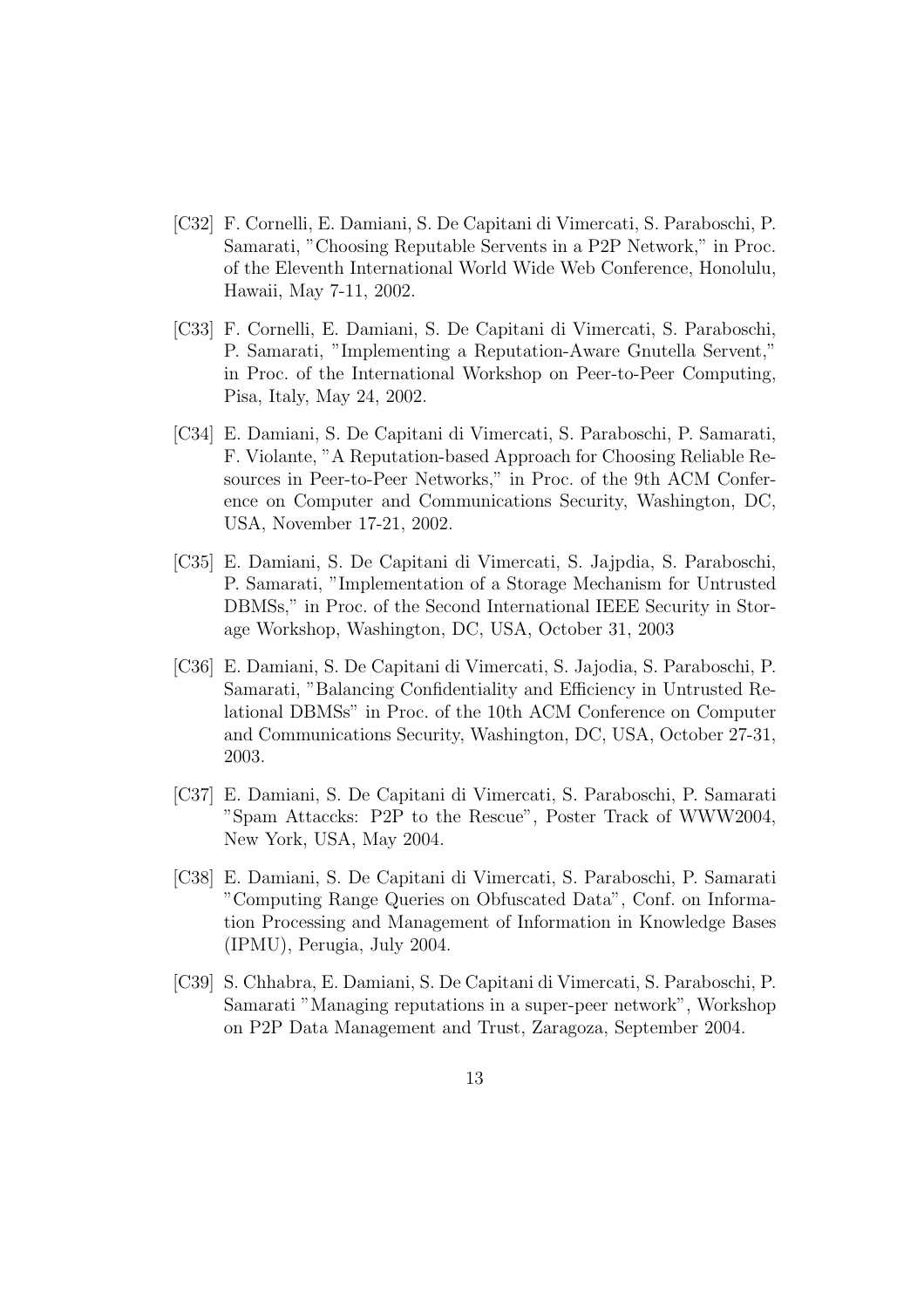- [C40] E. Damiani, S. De Capitani di Vimercati, S. Paraboschi, P. Samarati "P2P-based Collaborative Spam Detection and Filtering", IEEE P2P Conference, Zurich, agosto 2004.
- [C41] E. Damiani, S. De Capitani di Vimercati, S. Foresti, S. Jajodia, S. Paraboschi, P. Samarati "Metadata Management in Encrypted Outsourced Databases", Secure Data Management, 2nd VLDB Workshop, Trondheim, Norway, pp. 16–32, August 2005.
- [C42] E. Damiani, S. De Capitani di Vimercati, S. Foresti, S. Jajodia, S. Paraboschi, P. Samarati "Key Management for Multi-User Encrypted Databases", Workshop on Storage Security and Survivability (StorageSS), Fairfax, Virginia, USA, pp. 74–83, November 2005.
- [C43] D. Cerri, A. Ghioni, S. Paraboschi, S. Tiraboschi "ID Mapping Attacks in P2P Networks", in IEEE GLOBECOM 2005, Saint Louis, USA, November-December 2005.
- [C44] E. Damiani, S. De Capitani, S. Foresti, S. Jajodia, S. Paraboschi, P. Samarati "Selective Data Encryption in Outsourced Dynamic Environments", Proc. of 2nd Int. Workshop on Views on Designing Complex Architectures (VODCA 2006), Bertinoro, Italy, September 2006.
- [C45] S. De Capitani, S. Jajodia, S. Paraboschi, P. Samarati "Trust Management Services in Relational Databases", in Proc. ACM Symposium on Information , Computer & Communications Security (ASIACCS'07), Singapore, March 2007.
- [C46] E. Damiani, S. De Capitani, S. Foresti, S. Jajodia, S. Paraboschi, P. Samarati "An Experimental Evaluation of Multi-Key Strategies for Data Outsourcing", in IFIP Conf. on Database Security, DBSEC 2007, Johannesburg, South Africa, May 2007.
- [C47] S. De Capitani di Vimercati, S. Foresti, S. Jajodia, S. Paraboschi, and P. Samarati, "Over-encryption: Management of Access Control Evolution on Outsourced Data", in Proc. of the 33rd International Conference on Very Large Data Bases (VLDB 2007), Vienna, Austria, September 23-28, 2007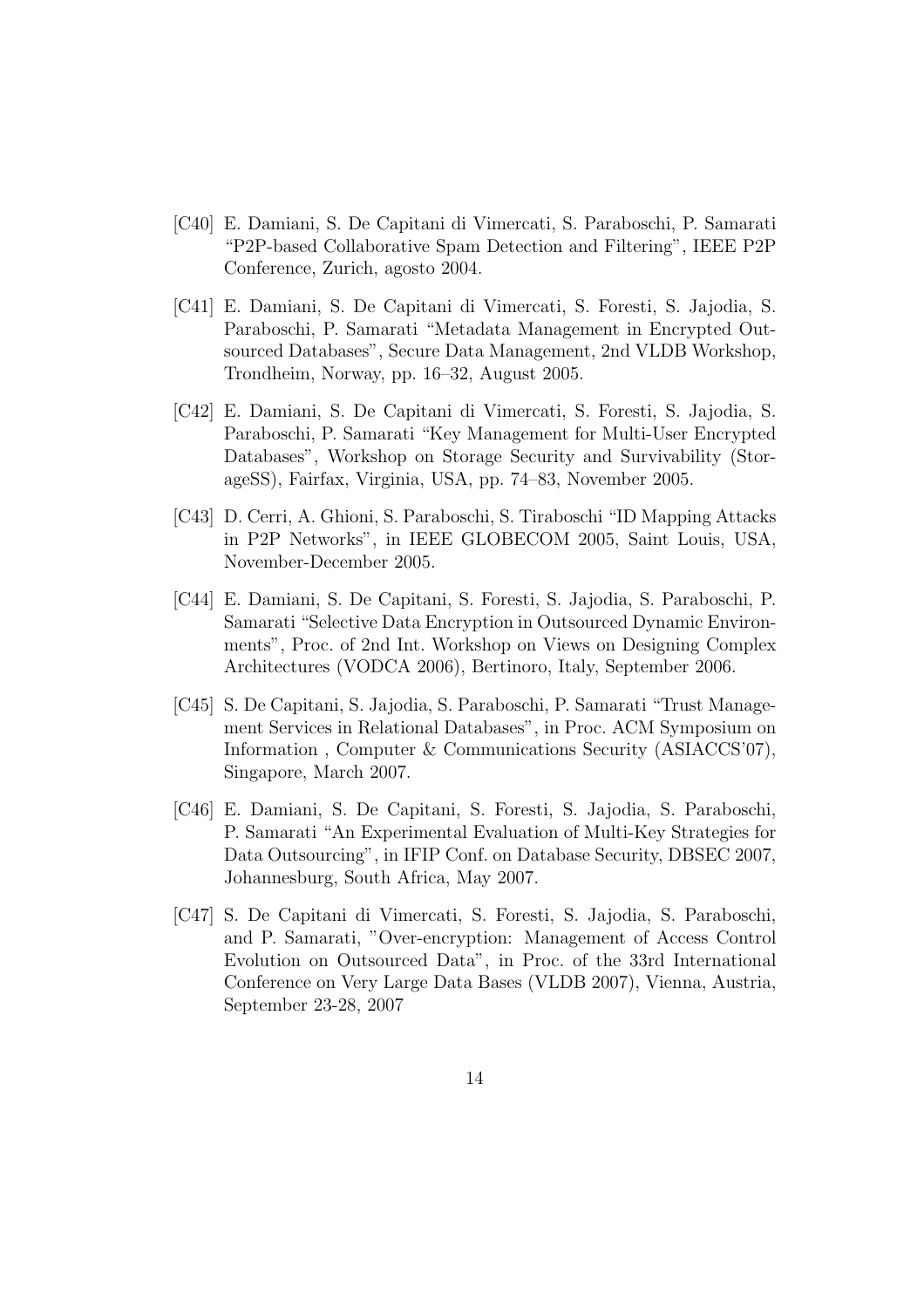- [C48] V. Ciriani, S. De Capitani di Vimercati, S. Foresti, S. Jajodia, S. Paraboschi, and P. Samarati, "Fragmentation and Encryption to Enforce Privacy in Data Storage", in Proc. of the 12th European Symposium On Research In Computer Security (ESORICS07), Dresden, Germany, September 24-26, 2007
- [C49] S. De Capitani di Vimercati, S. Foresti, S. Jajodia, S. Paraboschi, and P. Samarati, "A Data Outsourcing Architecture Combining Cryptography and Access Control," in Proc. of the 1st Computer Security Architecture Workshop (CSAW 2007), Fairfax, Virginia, USA, November 2, 2007
- [C50] S. De Capitani di Vimercati, S. Foresti, S. Jajodia, S. Paraboschi, and P. Samarati, "Controlled Information Sharing in Collaborative Distributed Query Processing," in Proc. of the 28th International Conference on Distributed Computing Systems (ICDCS 2008), Beijing, China , June 17-20, 2008
- [C51] P. Garcia Bringas, Y. K. Penya, S. Paraboschi, P. Salvaneschi, "Bayesian-Networks-Based Misuse and Anomaly Prevention System", in Proceedings of the Tenth International Conference on Enterprise Information Systems (ICEIS 2008), pp. 62-69, Barcelona, Spain, June 12-16, 2008.
- [C52] S. De Capitani di Vimercati, S. Foresti, S. Jajodia, S. Paraboschi, G. Pelosi, P. Samarati, "Preserving confidentiality of security policies in data outsourcing", Proceedings of the 2008 ACM Workshop on Privacy in the Electronic Society (WPES 2008), pp. 75-84, Alexandria, Virginia, October 27th, 2008.
- [C53] S. De Capitani di Vimercati, S. Foresti, S. Jajodia, S. Paraboschi, P. Samarati, "Assessing query privileges via safe and efficient permission composition", in proc. ACM Conference on Computer and Communications Security (CCS 2008), pp. 311-322, Alexandria, Virginia, October 2008.
- [C54] C. Blundo, S. Cimato, S. De Capitani di Vimercati, A. De Santis, S. Foresti, S. Paraboschi, P. Samarati, "Efficient key management for en-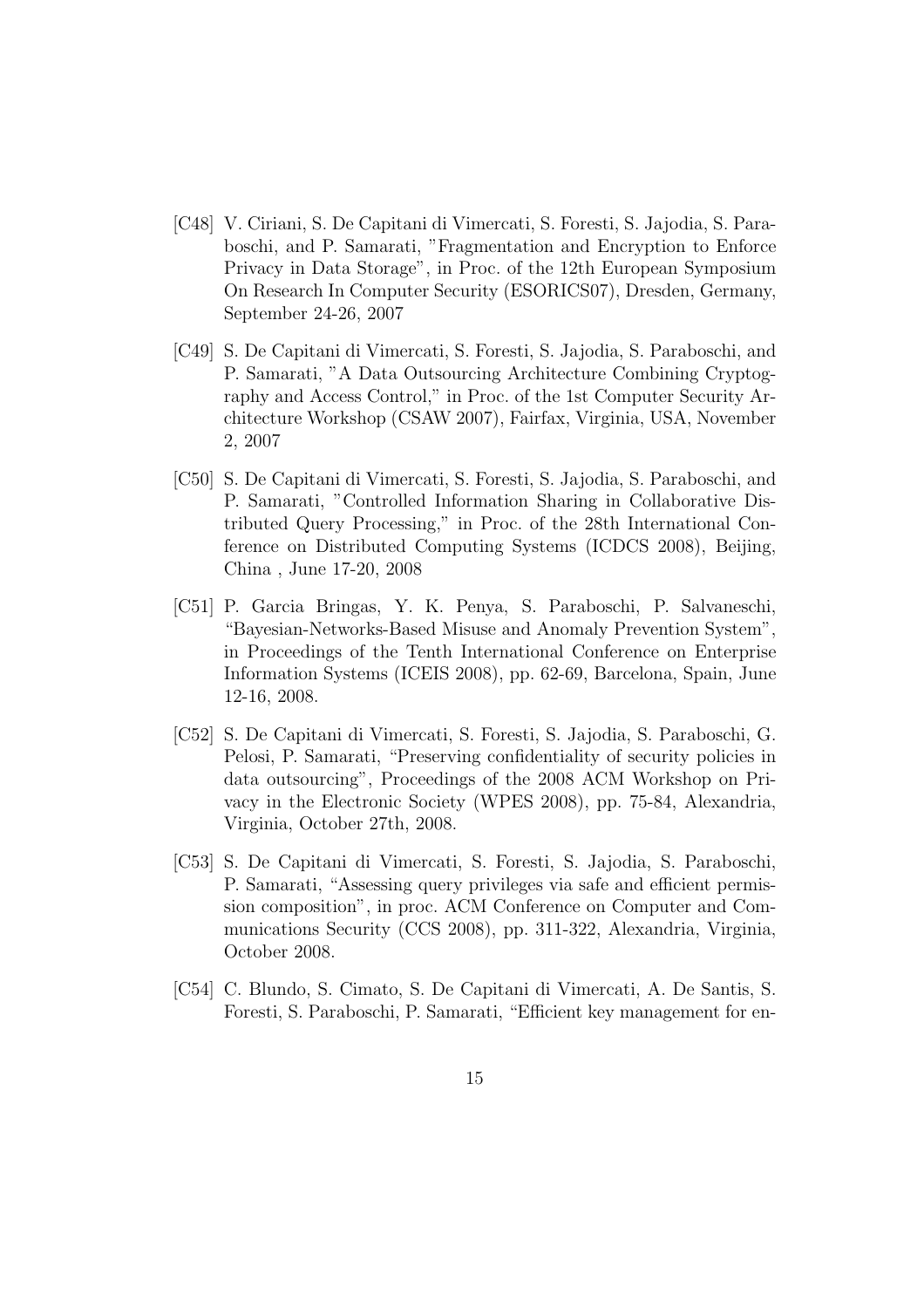forcing access control in outsourced scenarios", IFIP Int. Information Security Conf. (SEC-2009), pp. 364-375, Pafos, Cyprus, May 2009.

- [C55] V. Ciriani, S. De Capitani di Vimercati, S. Foresti, S. Jajodia, S. Paraboschi, P. Samarati, "Fragmentation Design for Efficient Query Execution over Sensitive Distributed Databases", in Proc. of the 29th International Conference on Distributed Computing Systems (ICDCS 2009), pp. 32-39, Montreal, Canada, June 23-25, 2009.
- [C56] V. Ciriani, S. De Capitani di Vimercati, S. Foresti, S. Jajodia, S. Paraboschi, P. Samarati, "Enforcing Confidentiality Constraints on Sensitive Databases with Lightweight Trusted Clients", in Proc. of the 23rd Annual IFIP WG 11.3 Working Conference on Data and Applications Security XXIII (DbSec'09), pp. 225-239, Montreal, Canada, July 2009.
- [C57] V. Ciriani, S. De Capitani di Vimercati, S. Foresti, S. Jajodia, S. Paraboschi, P. Samarati, "Keep a Few: Outsourcing Data While Maintaining Confidentiality", in Proc. of the 14th European Symposium On Research In Computer Security (ESORICS'09), pp. 440-455, Saint Malo, France, September 2009.
- [C58] C. Ardagna, S. De Capitani di Vimercati, S. Paraboschi, E. Pedrini, P. Samarati, "An XACML-based Privacy-Centered Access Control System", in Proc. of ACM CCS Workshop on Information Security Governance, pp. 49-58, Chicago, USA, November 2009.
- [C59] C. Ardagna, S. De Capitani di Vimercati, E. Pedrini, S. Paraboschi, P. Samarati, and M. Verdicchio, "Extending XACML for Open Webbased Scenarios", in Proc. of the W3C Workshop on Access Control Application Scenarios, Luxembourg, November 2009.
- [C60] C. Ardagna, L. Bussard, S. De Capitani di Vimercati, G. Neven, E. Pedrini, S. Paraboschi, F. Preiss, P. Samarati, S. Trabelsi, and M. Verdicchio, "PrimeLife Policy Language", in Proc. of the W3C Workshop on Access Control Application Scenarios, Luxembourg, November 17-18, 2009
- [C61] S. De Capitani di Vimercati, S. Foresti, S. Jajodia, S. Paraboschi, G. Pelosi, P. Samarati, "Encryption-based Policy Enforcement for Cloud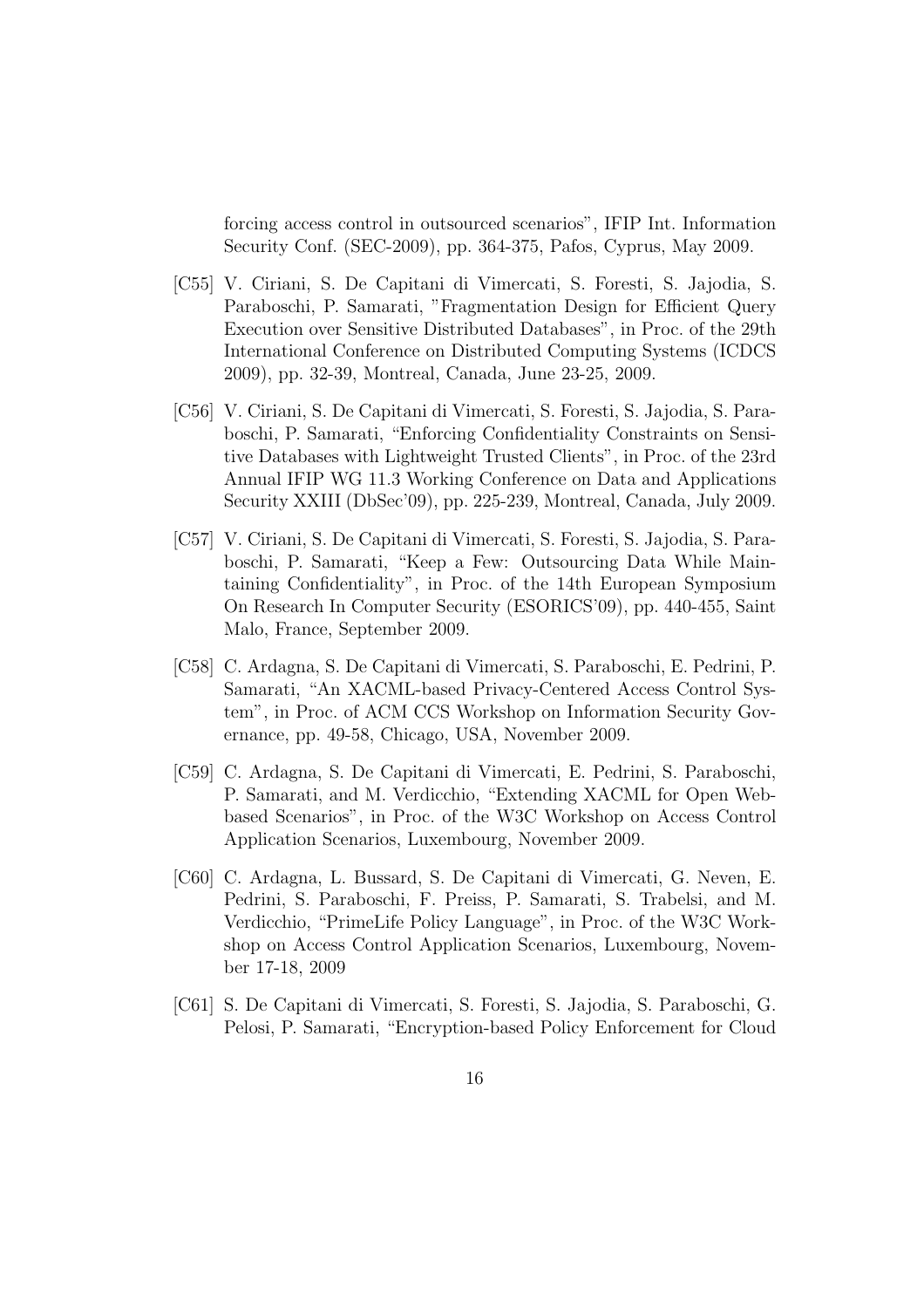Storage", in Proc. of the 1st ICDCS Workshop on Security and Privacy in Cloud Computing (SPCC 2010), Genova, Italy, June 2010.

- [C62] C. Ardagna, S. De Capitani di Vimercati, G. Neven, S. Paraboschi, F.- S. Preiss, P. Samarati, M. Verdicchio, "Enabling Privacy-Preserving Credential-Based Access Control with XACML and SAML", in Proc. of the 3rd IEEE International Symposium on Trust, Security and Privacy for Emerging Applications (TSP 2010), Bradford, UK, June-July 2010.
- [C63] C. Ardagna, S. De Capitani di Vimercati, S. Foresti, S. Paraboschi, P. Samarati, "Minimizing Disclosure of Private Information in Credential-Based Interactions: A Graph-Based Approach", in Proc. of the 2nd IEEE International Conference on Information Privacy, Security, Risk and Trust (PASSAT 2010), Minneapolis, Minnesota, USA, August 2010.
- [C64] C. Ardagna, S. De Capitani di Vimercati, S. Foresti, S. Paraboschi, P. Samarati, "Supporting Privacy Preferences in Credential-Based Interactions", in Proc. of the Workshop on Privacy in the Electronic Society (WPES 2010), Chicago, Illinois, USA, October 2010.
- [C65] C.A. Ardagna, S. De Capitani di Vimercati, S. Foresti, S. Paraboschi, P. Samarati, "Supporting User Privacy Preferences on Information Release in Open Scenarios", in Proc. of the W3C Workshop on Privacy and Data Usage Control, Cambridge, Massachusetts, USA, October 2010.
- [C66] C. Ardagna, S. De Capitani di Vimercati, S. Foresti, G. Neven, S. Paraboschi, F.-S. Preiss, P. Samarati, M. Verdicchio, "Fine-Grained Disclosure of Access Policies", in Proc. of the 12th International Conference on Information and Communications Security (ICICS 2010), Barcelona, Spain, December 2010.
- [C67] S. De Capitani di Vimercati, S. Foresti, S. Paraboschi, G. Pelosi, P. Samarati, "Efficient and Private Access to Outsourced Data", in Proc. of the 31st International Conference on Distributed Computing Systems (ICDCS 2011), Minneapolis, Minnesota, June 2011 (to appear).